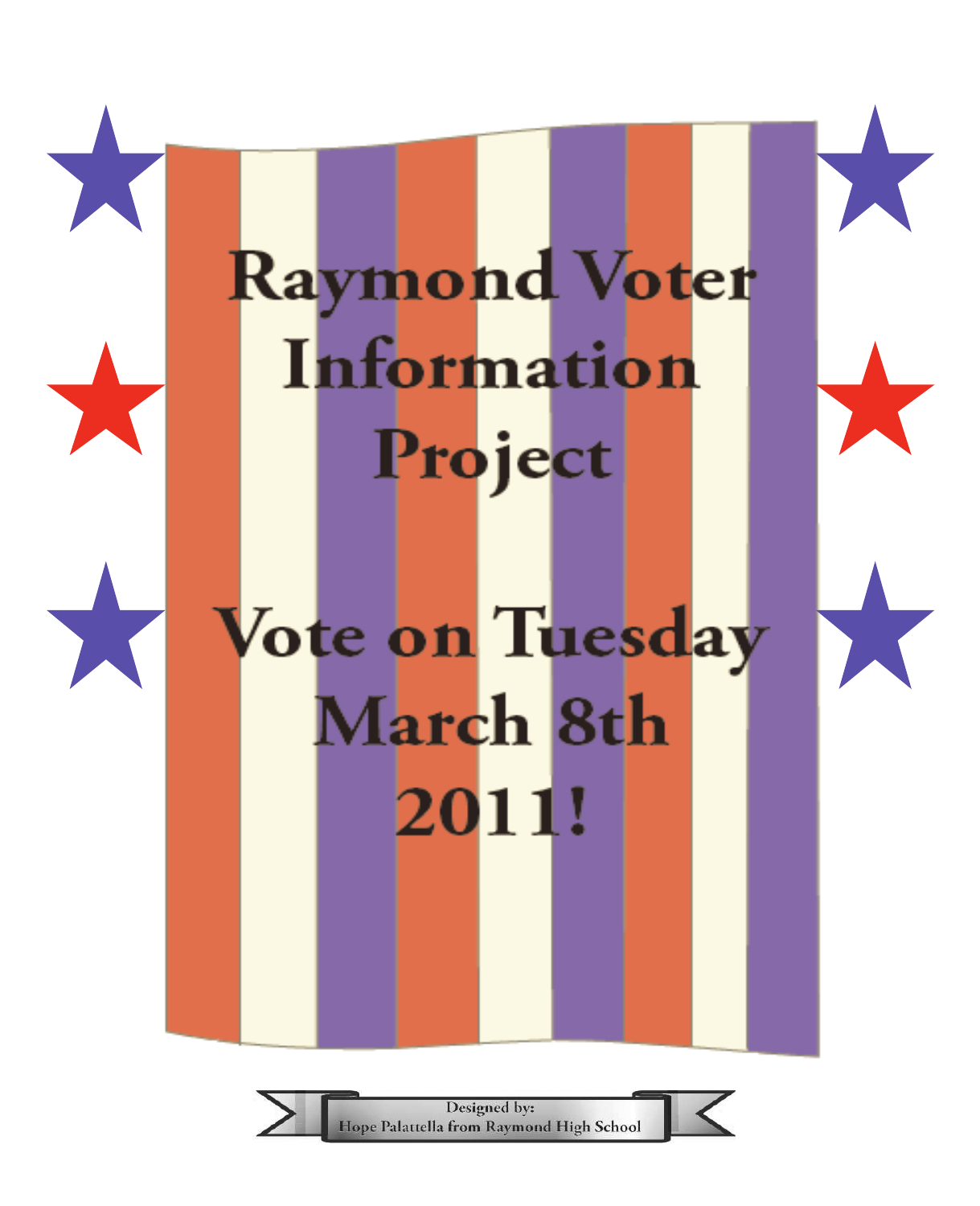# RAYMOND VOTER INFORMATION PROJECT

**Welcome to the Raymond Voter Information Project** and our second annual edition of our voter information guide. Our goal is to provide voters with clear, comprehensive, objective information about Raymond's 2011 Town and School warrant articles in a format that voters will find interesting and easy to understand.

This year we sponsored a talk by Ben Frost, Esq. on *"How to Write an Effective Citizen's Petition Warrant Article."* In addition, we invited Raymond middle and high school students to participate in a writing contest, submitting up to 250 words on the topic:

# *"Why should citizens participate in local elections?"*

We are pleased to present the winning entries here, and hope that you will find them inspiring.

Each **Raymond Voter Information Project 2011** listing gives a short introduction with purpose, pertinent history, and tax impact expressed in amount per \$1,000 of property valuation. (To figure your tax for each item, divide the assessed dollar value of your home by 1,000 and then multiply by the rate.) The Raymond Voter Information Project makes no value judgments on taxes but leaves it up to each voter to decide if the cost listed is worth the benefit.

Next we give the effect of a **YES vote** followed by the effect of a **NO vote**. Finally, you will see our research on **reasons why some voters might vote yes**, and then **reasons why some voters might vote no**. For links to listed references, and to exact wording of articles on the ballot, check our website at www.raymondvip.info. Since our guide takes about a week to produce and distribute, last minute changes may not make it into print, but they will be posted on our website as soon as we receive them.

Our reporters, citizen readers, editors, and website staff welcome your suggestions and comments. Contact us if you would like to serve as a citizen reader next year. If you like what you see here, please consider joining the Raymond Voter Information Project or making a donation so that our work to encourage informed voter participation can continue. We are a non-profit group, entirely funded by contributions. (Box 813, Raymond, NH 03077)

We offer our thanks and our appreciation to the many Raymond citizens, staff, and elected and appointed Town and School District officials who contributed information, facts, and support. The final product is entirely our own.

#### **Sincerely,**

 $\star$  Kathy Mayo  $\star$  Sally Paradis  $\star$  Kim Tyndall  $\star$  $\star$  Marilyn Elliott  $\star$  Carolyn Matthews  $\star$ **Raymond Voter Information Project Editorial Committee 2011**

> See you at the polls at the IHG Middle School on March 8, 2011 7 AM to 7 PM

# **For the latest information on any article, check our website at:**

# **www.raymondvip.info**

# **SCHOOL WARRANT**

# **SCHOOL ARTICLE 1**

# **SCHOOL BOARD CANDIDATES**

Select one candidate for School Board Member for a term of three years.

**Candidates for School Board:** Nicole Yurek Gretchen Gott

For information on the candidates, go to **www.raymondvip.info**

\* \* \* \* \*

#### **SCHOOL ARTICLE 2**

# **SCHOOL DISTRICT BUDGET 2011**

Article 2 was amended at the School Deliberative session on 12 February 2011 to add recommendations by the Raymond School Board and the Budget Committee.

The Raymond School District proposes an operating budget of \$21,771,803 for the Raymond School District's 2011-2012 school year. The proposed budget includes the increased cost for insurance and retirement benefits as billed by the providers of these services. The budget also includes a reduction in staffing and other district costs.

The proposed school budget reflects a tax decrease of \$.29 per \$1000 of valuation which is a reduction from last year of 1.3%. The proposed budget is also lower than the default school budget.<sup>1</sup> The default budget will increase the tax cost over last year by \$.08 per \$1000.<sup>2</sup>

A **YES vote** raises \$21,771,803 to fund the 2011 school operating budget.

A **NO vote** raises \$22,144,189 (the default budget) to fund the 2011 school operating budget.

#### **Reasons why some voters might vote yes:**

- \* The proposed budget was developed by the School Board, who accepted recommended reductions by the Budget Committee.
- The proposed budget maintains current services, decreases staffing based on current enrollment, and provides for the contractually increased cost of insurance and retirement.
- $\star$  The default budget is \$372,386 higher than the proposed budget.

#### **Reasons why some voters might vote no:**

\* The default budget will give the school district an additional \$372,386 to fund the district.

#### References:

- 1. The default budget is automatically raised if the proposed operating budget article fails. The figure for the default budget is the budget from last year, plus any additional contractual requirements or required increases.
- 2. Ron Brickett, SAU33 Business Administrator

#### \* \* \* \* \* \*

#### **SCHOOL ARTICLE 3**

# **RAYMOND EDUCATION ASSOCIATION (REA) CONTRACT**

This article provides funding for the first year of a two year collective bargaining agreement between the Raymond School District and the 142 teachers in the Raymond Education Association (REA). The contract outlines working conditions and expectations for both the district and its employees. Teachers' health premium contribution, co-pays for doctor visits and for prescription drugs increase; new rules for personal and sick leave apply; more time at school is required for faculty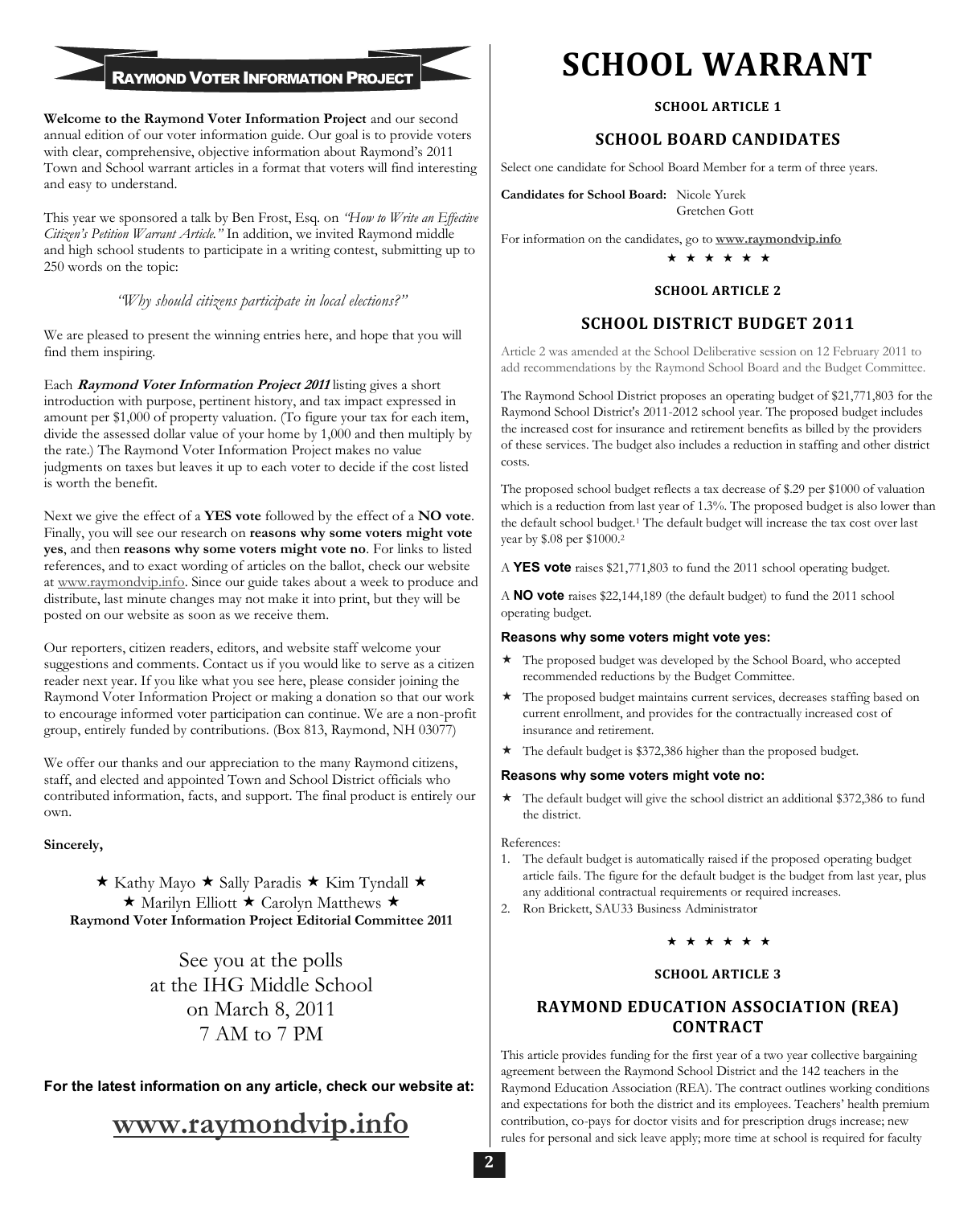and student conferences, and options for student scheduling increase; new-hire insurance plans have lower premiums for both the employee and the district.

A reduced number of salary increase steps in the pay plan result in a reduced number of teachers eligible (40%) for an evergreen pay plan<sup>1</sup> and an increased number of teachers eligible (60%) for a Cost of Living Adjustment (COLA). Salaries will increase on average 2.6% in year one (\$850-\$2,111) and 3.5% in year two (\$1200-\$2264). Tax cost for year one: \$50,297 or \$.05 per \$1000 of tax valuation.<sup>2</sup>

A **YES vote** approves the new contract between teachers and the district.

A **NO vote** means that teachers and the district will not have a contract for school year 2011-12 and must continue under the 2009-10 contract for a third year.<sup>3</sup>

#### **Reasons why some voters might vote yes:**

- The District saves \$236,452 over two years due to changes that increase teachers' health plan premiums, increased insurance and prescriptions-co pays, and only partial benefits to part time employees.<sup>4</sup>
- $\star$  Pay increases are delayed. Teachers will receive half in the first quarter and half in the fourth quarter in the first year. The pay increase in the second year will not begin until the fourth quarter of the year.
- Teachers have not received a pay increase since 2009, and they would now pay 17% of their health insurance premiums.<sup>5</sup>

#### **Reasons why some voters might vote no:**

 $\star$  Objections to one or all terms of the collective bargaining agreement.

#### References:

- 1. Enacted in 2008, RSA 273-A:12,VII, the Evergreen Pay Plan keeps the existing contract in place when the employer and the employee bargaining unit cannot agree on a new collective bargaining agreement before the existing one expires. This means that if a step pay plan with pay increases (other than COLA) has been negotiated, those planned increases can't be terminated. Senate Bill 1, which repeals the Evergreen Pay Plan, is now being heard in the NH House of Representatives. It is believed that Evergreen Pay Plans take away the incentive to negotiate. For Raymond, since the REA contract takes effect on July 1st, if the evergreen law is repealed with the current "immediately effective" condition, the law will not apply to this contract.
- 2. Estimated tax cost for year two: \$.22 per thousand of tax valuation. Ron Brickett, Business Administrator, SAU 33
- 3. Cost increases outside of the District's control (insurance, retirement, etc.) must continue to be funded.
- 4. Saving for year one: \$163,264; for year two: \$73,188.
- 5. Most recent state data shows that the average salary for Raymond teachers is in the bottom third of NH public schools. The average salary for NH teachers is \$51,443; the Raymond average is 9% less at \$46,807. New Hampshire Department of Education, Teacher Average Salary in Public School Districts for School Year 2009-2010

#### \* \* \* \* \* \*

#### **SCHOOL ARTICLE 4**

# **RAYMOND EDUCATION SUPPORT STAFF (RESS) CONTRACT**

This article provides funding for the first year of a two year collective bargaining agreement with 112 Raymond Educational Support Staff (RESS) which includes para-professionals, secretaries, food service workers, and custodians. The contract outlines working conditions and expectations for both the district and its employees. Beginning in year one, stipends for certification/education will increase by \$100 for each eligible employee, and full-time employees will receive one additional holiday. Beginning in year one, the prescription co-pay will increase for employees with a cost savings to the district of \$13,448 in the first year. Bereavement leave and unpaid leave use have added restrictions. Salaries will not increase in year one. In year two, employees will receive a 2% Cost of Living

Adjustment (COLA). The tax cost to fund the first year of the contract is \$7,200 or \$.007 per \$1000 of tax valuation.<sup>1</sup>

A **YES vote** approves the two-year contract for all support staff (RESS) and raises \$7,220 to fund the first year.

A **NO vote** means that RESS employees and the district will not have a negotiated contract for the school year 2011-2012. The current employee insurance co-pays will remain the same.<sup>2</sup>

#### **Reasons why some voters might vote yes:**

- $\star$  No COLA impact to taxes this year; 2% COLA will impact taxes the second year.
- $\star$  The district saves \$13,448 in health insurance costs the first year.

#### **Reasons why some voters might vote no:**

- Objections to one or all terms of the collective bargaining agreement.
- Cost of living increase is delayed for support staff by one year.

#### References:

- 1. Tax cost for the second year of the contract is estimated at \$.04 per \$1000 of tax valuation. Ron Brickett, SAU33 Business Administrator.
- 2. Cost increases outside of the District's control (insurance, retirement, etc.) must continue to be funded.

#### ★ ★ ★ ★ ★

#### **SCHOOL ARTICLE 5**

# **SPECIAL MEETING**

If Article 2 does not pass, the Raymond School District will have the authority to call a special meeting for the purpose of presenting a new ratified collective bargaining agreement.<sup>1</sup>

A YES vote allows the School District to call one special meeting to address a new contract.

A NO vote means that there can be no special meeting.

#### **Reasons why some voters might vote yes:**

- Gives the School Board the opportunity to renegotiate the contract and present it to the voters.
- The district could hold a meeting without having to petition the court, thereby saving legal fees.

#### **Reasons why some voters might vote no:**

 An additional meeting would cost approximately \$1,200 if a simple ballot rather than printed ballots are used.<sup>2</sup>

References:

- 1. RSA 32:20, Municipal Budget Law
- 2. Ron Brickett, SAU 33 Business Administrator. Note: Cost would be more if a printed ballot must be used.

\* \* \* \* \* \*

#### **SCHOOL ARTICLE 6**

#### **CAPITAL IMPROVEMENT PLAN (CIP)**

This article proposes to raise \$195,000 for two School District Capital Reserve Funds (CRFs) to support the School's Capital Improvement Plan (CIP). A CRF is a savings account for scheduled CIP purchases and/or repairs that exceed \$10,000 and have a five year or longer life span. The 2011-12 CIP plan allocates \$166,000 for maintenance/replacement of buildings and grounds, and \$29,000 for technology. No funds are requested for the food service equipment or textbook CRFs. Tax cost: \$.195 per thousand of tax valuation.<sup>1</sup>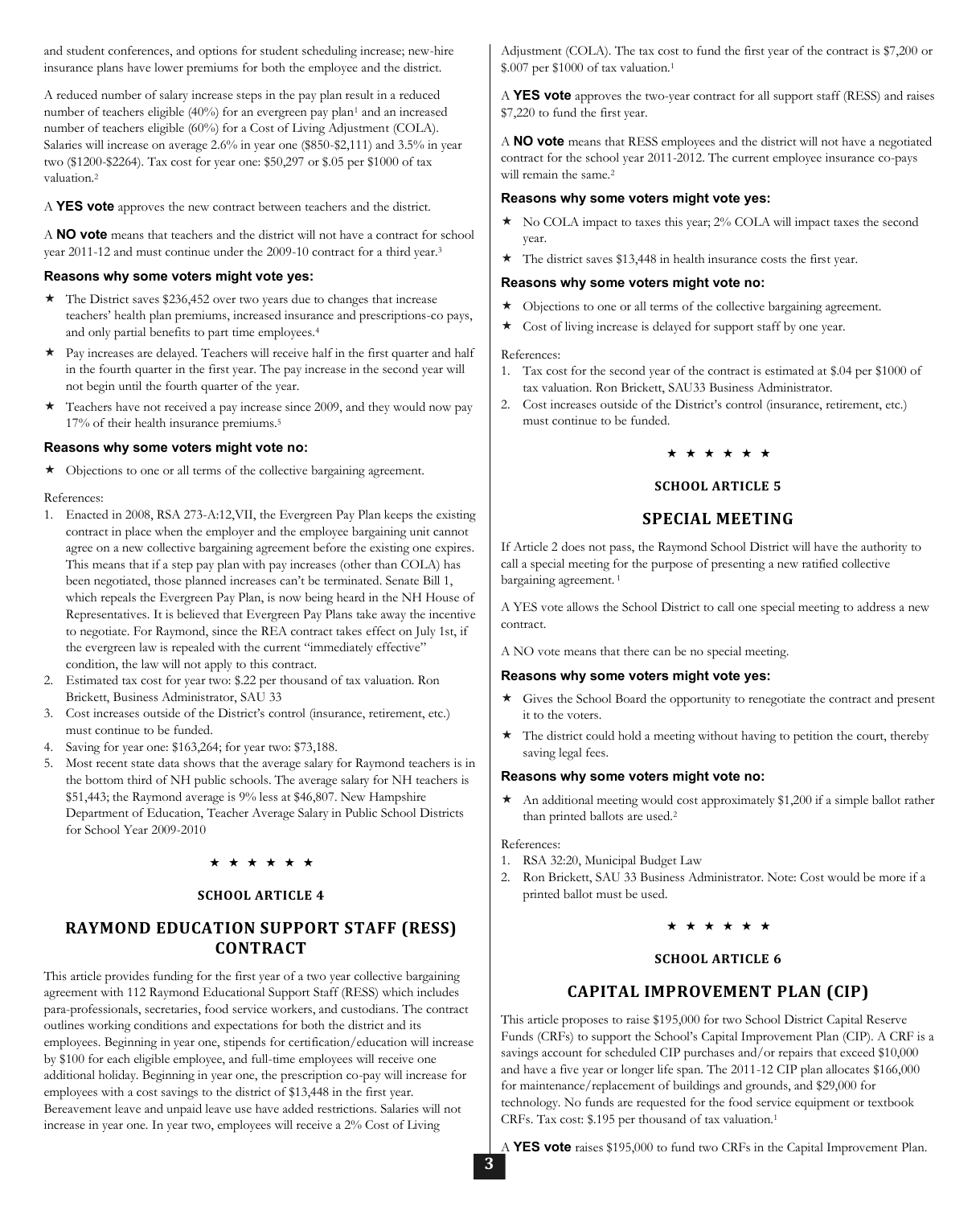#### A **NO vote** raises no money to fund CRFs in the CIP this year.

#### **Reasons why some voters might vote yes:**

- Saving gradually can help avoid spikes in the tax rate that could occur if the total cost of necessary purchases and/or repairs had to be paid in one year.
- $\star$  Funding a Capital Improvement Plan gives towns the authority to collect school impact fees from developers (\$1,469 for an apartment, up to \$3,369 for a single family home) that can be used to fund school capital needs.<sup>2</sup> Since the School CIP was not funded last year, allowing the CIP to go a second year without funding risks mandatory reduction or elimination of school impact fees during the annual impact fee review.
- $\star$  Bond payments not paid by impact fees must be paid by taxes. Impact fees saved the taxpayers \$47,932 in 2010 and \$92,314 in 2009 and helped pay the Iber Holmes Gove Middle School bond.<sup>3</sup>

#### **Reasons why some voters might vote no:**

- High cost items can be financed as they are needed with a voter approved bond.
- $\star$  Projects should be bonded (borrowed) and paid for as a project is built and used, rather than saving prior to building.

#### References:

- 1. Ron Brickett, SAU33 Business Administrator
- 2. Bruce Mayberry, Impact fee consultant
- 3. Ron Brickett, SAU33 Business Administrator

#### \* \* \* \* \* \*

# **WHY SHOULD CITIZENS PARTICIPATE IN LOCAL ELECTIONS?**

**We call ourselves a democracy, but what is that worth? A democracy is supposed to be the opinion of the majority of the citizens, but only forty percent of eligible voters vote. A democracy is supposed to be a country driven by the citizens, but if most of our eligible voters can't find enough drive for themselves to vote, where is this country headed?**

**There are actually three different steps to the election process. First, you need to research the issue. Actually know what you're talking about. You have to understand the importance of each issue and what the issue actually is. Research the issues! If you're not an informed voter, what good is your vote? Second, you need to go to the deliberative session. Deliberative session is only once a year, so just make time to go. Now that you have a well informed opinion, argue it. Let people know what you think. Try to help inform other voters. Finally, the hard part is over. All you have to do is vote. You've done everything you can to support your opinion, so make sure you get that last chance to put in your two cents.**

**Hillary Clinton said, "All of us have to recognize that we owe our children more than we have been giving them." Please give us what we deserve. Give us a future where we can bring out new ideas and create instead of having to fix the mistakes of the past. Please, when voting season comes participate and vote. As a kid, I've done all I can. You won't let me vote until I'm eighteen. Now do all you can. Use your right to vote. Please, make us a real democracy again.** 

**Iber Holmes Gove Middle School First Place: Alyssa May White, age 12 Lived in Raymond: 5 years Iber Holmes Gove Middle School, Grade 7, Ms. Fosher** \* \* \* \* \* \*

**For the latest information on any article, check our website at:**

#### **SCHOOL ARTICLE 7**

# **SCHOOL ADMINISTRATIVE UNIT (SAU) 33 STRUCTURE**

Article 7 was amended at the School Deliberative session on 12 February 2011 to replace the original article text with the following text:

To see if the voters will advise the Raymond School board to retain its current administration structure.

This citizen petition article was submitted to both the Town and School warrants. See Article 17 on the Town Warrant for the original article and for Raymond Voter Information Project analysis.

At School Deliberative Session on 12 February 2011, the article was amended to include only the following: **To see if the voters will advise the Raymond School board to retain its current administration structure.** Gordon Graham, the School District's Legal Counsel, stated that a vote on this article would be advisory only.<sup>1</sup>

A **YES vote** advises the School Board to keep its current administration structure.

A **NO vote** advises the School Board to change its current administration structure.

**Reasons why some voters might vote yes or might vote no:** Selfexplanatory.

References:

1. Ashley v. Rye, 111 NH 54 (1971), RSA 194-C:4, RSA 189:1-a, RSA 21:29

\* \* \* \* \* \*

#### **SCHOOL ARTICLE 8**

#### **EMPLOYEE COMPENSATION CAP**

Article 8 was amended at the School Deliberative session on 12 February 2011 to increase the cap limit from \$150,000 to \$225,000 and to specifically note that the vote on this article is advisory only.

This citizen's petition warrant article seeks to place a cap on the salary and benefit package for a school employee. The School District Legal Counsel states that a vote on this article would be advisory only.<sup>1</sup>

A **YES vote** advises the School Board that no school employee should receive a salary and benefit package valued at greater than \$225,000 per year.

A **NO vote** leaves compensation decisions up to the School Board.

#### **Reasons why some voters might vote yes:**

 To instruct the School Board to consider a limit on the amount of salary and benefits that any one employee can receive.

#### **Reasons why some voters might vote no:**

- Recruitment and retention of qualified candidates may be affected.
- This article provides no method to adjust the cap to reflect already contracted increases in salaries and changes in insurance and other benefit costs not under the control of the District.

#### References:

1. RSA 21:29, the School Board is entrusted with the hiring and management of the prudential affairs of the District by definition. RSA 194 requires Raymond to provide superintendent services defined under statute. Every school district must belong to an SAU even if it is their own. NH Supreme Court - Ashley v. Rye, 111 N.H. 54 (1971)- finding…"the long and the short of the matter is that the School Board is the managing board of the School District."

\* \* \* \* \* \*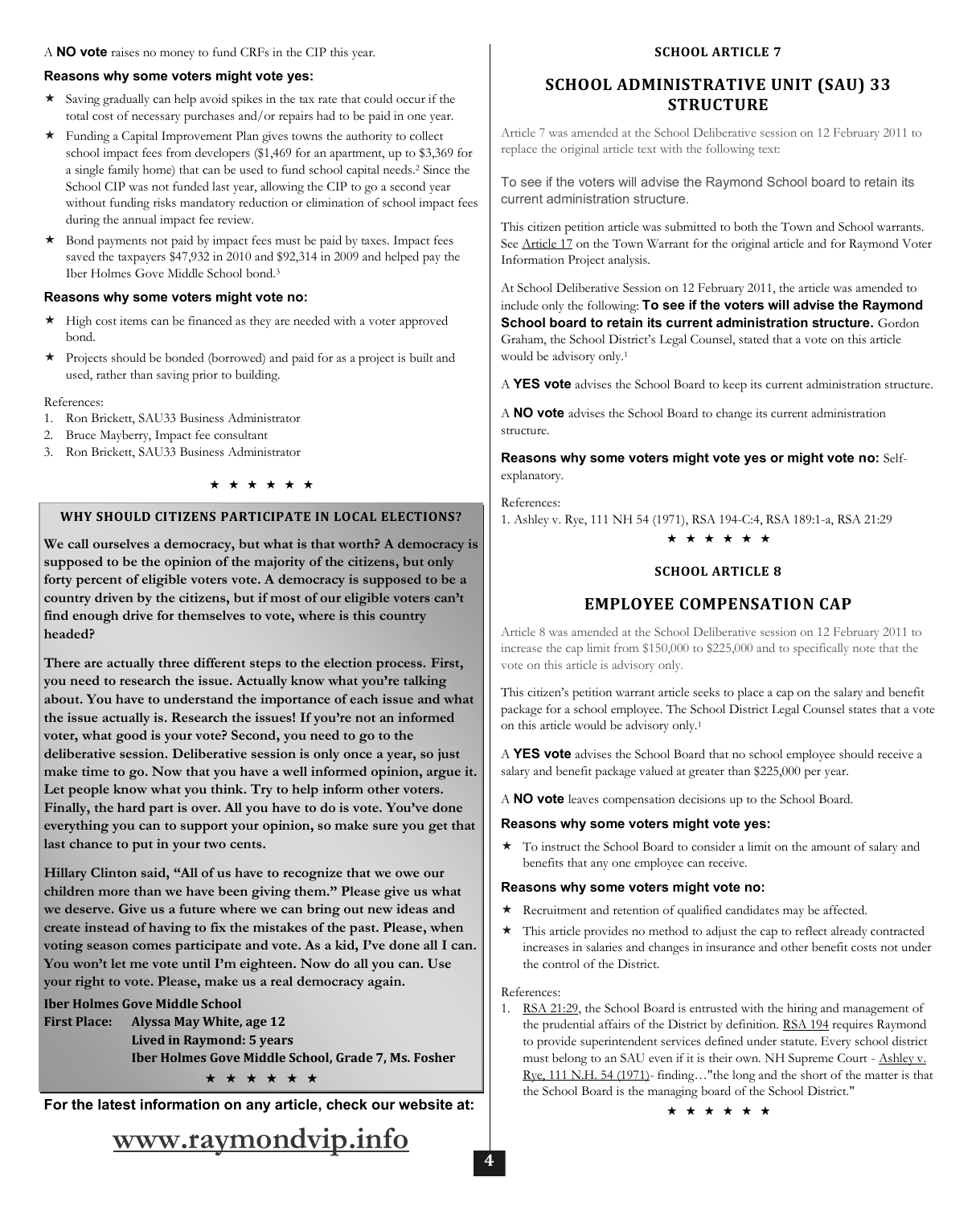# **TOWN WARRANT**

# **ARTICLE 1**

# **CANDIDATES**

| $Two(2)$ Selectmen<br>for 3-year terms                 | Peter Buckingham<br>Frank Bourque                                      |
|--------------------------------------------------------|------------------------------------------------------------------------|
| One (1) Town Clerk/Tax Collector<br>for a 3-year term  | Sharon E. Walls                                                        |
| One (1) Town Treasurer<br>for a 3-year term            | <b>Grace Collette</b>                                                  |
| One (1) Budget Committee Member<br>for a 1-year term   | Brian M. Yurek<br>Edward F. French                                     |
| Three (3) Budget Committee Members<br>for 3-year terms | Colleen West-Coates<br>Richard Clark<br>Ted Janusz<br>Harry E. McClard |
| Two (2) Ethics Committee Members<br>for 3-year terms   | James A. Tuttle<br>Lawrence Michael O'Donnell<br>Pamela Turcotte       |
| One (1) Trustee of Trust Funds<br>for 3-year term      | Sharon Weldy                                                           |
| One (1) Library Trustee<br>for a 2-year term           | Sabrina Maltby                                                         |
| One (1) Library Trustee<br>for a 3-year term           | James A. Tuttle<br>Barbara Hoffman Beardsley                           |
| Two (2) Planning Board Members<br>for 3-year terms     | Maurice "Moe" Titcomb<br>Jim Kent                                      |
|                                                        |                                                                        |

For information on the town candidates, go to **www.raymondvip.info**

\* \* \* \* \* \*

### **ARTICLE 2: ZONING AMENDMENT 1**

# **TIME EXTENSION FOR EMERGENCY WATER LINE ZONING**

Raymond anticipates an emergency water main extension from Batchelder Road at Route107, down Route 102, to the Mottolo Superfund site off Blueberry Hill Road.<sup>1</sup> Historically, tying into town water has allowed automatic residential rezoning with smaller requirements for minimum lot size, road frontage, and setbacks—which allows higher density development.<sup>2</sup> Since temporary limits on zoning changes are the usual way to handle orderly planning for municipal services (schools, police, fire, etc.) necessitated by unexpected situations, the Planning Board recommended, and voters passed (2010), an 18-month suspension of automatic rezoning in this corridor.<sup>3</sup> This amendment closes an approximate fourmonth window during which automatic rezoning could resume before the plan could be Publicly Noticed to the voters for the 2012 election.

A **YES vote** extends the current suspension of automatic residential rezoning for this corridor to December 31, 2011.

A **NO vote** terminates the current suspension of automatic residential rezoning for this corridor on September 8, 2011.

#### **Reasons why some voters might vote yes:**

- Allows the Planning Board additional time to hear comments from other town boards and the public.
- Allows the opportunity for any potential rezoning for this corridor to be submitted to the voters rather than taking place automatically.

 Maintains protection against potential sudden increased residential density in this corridor, for which the town is not prepared, during the window between the September 9, 2011 termination of the existing temporary suspension of automatic rezoning, and Public Notice for the Zoning Public Hearing for the 2012 election. (Note: Proposed Zoning Ordinance amendments become binding upon posting Public Notice, and remain binding until the voters make their decision.)<sup>4</sup>

#### **Reasons why some voters might vote no:**

 Affected landowners who tie into the new water line and want to seek immediate automatic residential rezoning to allow higher density development, will lose the four-month window of opportunity, and may lose the option entirely pending the outcome of the 2012 election.

#### References:

- 1. For more information about the Mottolo Superfund, see: http://des.nh.gov/organization/divisions/waste/hwrb/fss/superfund /mottolo\_pig\_farm.htm
- 2. Richard J. Mailhot, Raymond Code Enforcement Officer, Nov. 5, 2010 letter referencing the Raymond Zoning Ordinance 3.200 and 3.210.
- 3. 2010 Ballot Warrant Article 3 (Zoning Amendment #2) passed 772 to 571. See also Raymond Zoning Ordinance 5.100: Area and Dimensional Requirements. 4. RSA 676.12:I:(a) & (b) and 676:12:VI.
	-

#### **WHY SHOULD CITIZENS PARTICIPATE IN LOCAL ELECTIONS?**

\* \* \* \* \* \*

**Voting is how we decide who is going to have the ability to make rules and laws that we will have to follow. Whether we are voting for a national position or a town position the people that get elected play an important role in our lives. The purpose of voting is to make sure that the people who are elected represent what the majority of the people want. If everyone doesn't vote then the people who are elected do not necessarily represent what the population wants.**

**The majority of the voters in our country seem to be more likely to go out and vote for the president, rather than for the people that run in their town, yet local officials have as much of an effect on our lives if not more, than the president. They decide on property taxes, the number of fire fighters and police men in town, and take care of the roads we use to travel to work every day. They must make sure these are plowed, paved, and sanded so that we can safely get from one place to another. Local officials decide where your property taxes are spent and how much of it goes where.**

**You should vote in local elections because they have a major impact on our lives. Voting is a way for us to get our voices heard and is our right as citizens of the United States. If you don't vote you shouldn't complain about your elected officials.**

**Raymond High School**

**First Place: Robert Meade, age 16 Lived in Raymond: all his life (family here for 22 years) Grade 10, Ms. Williams Government Class** \* \* \* \* \* \*

**For the latest information on any article, check our website at:**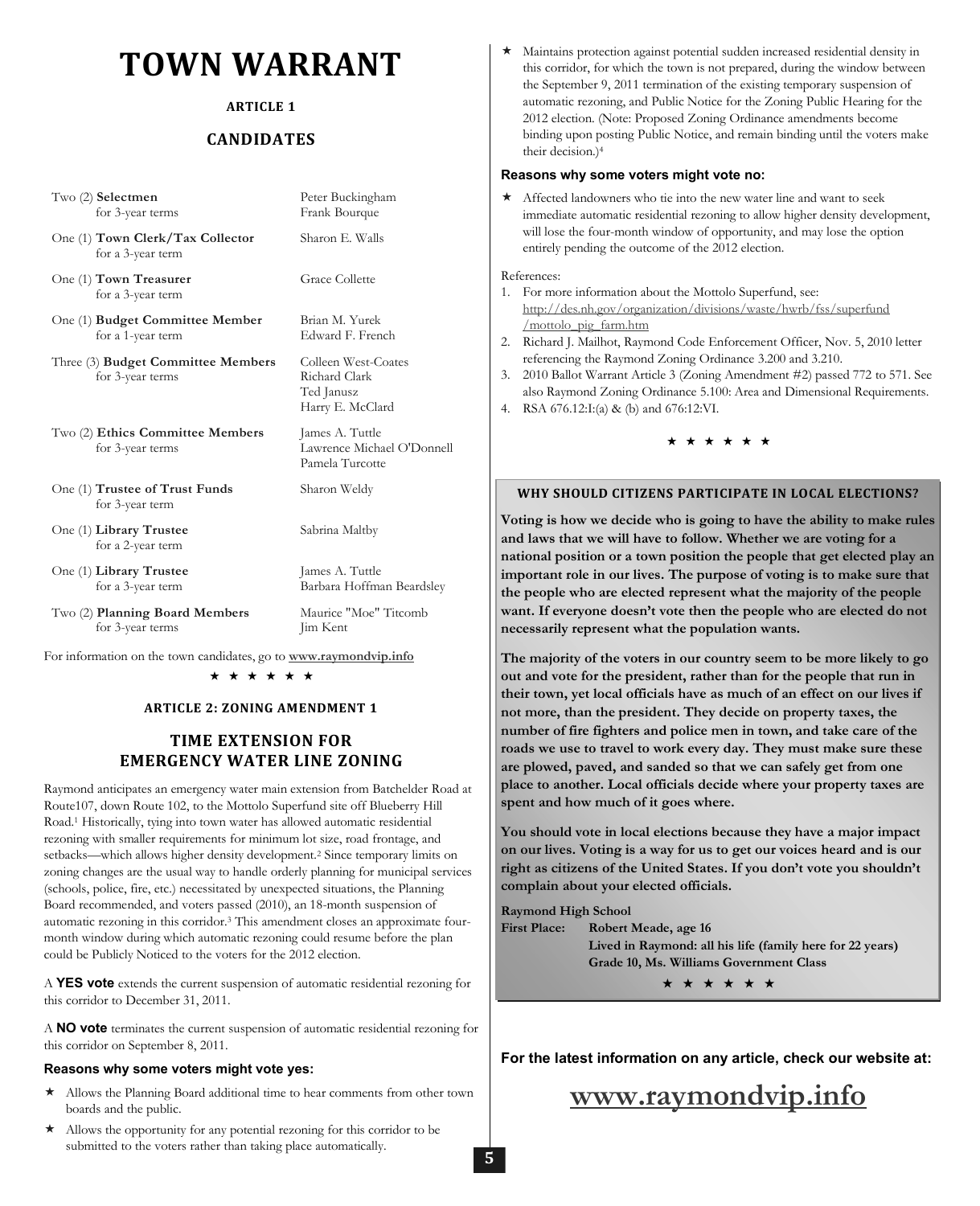#### **ARTICLE 3: ZONING AMENDMENT 2**

# **VOLUNTARY SMALL-STREAM BUFFER PROTECTION**

This zoning amendment adds one definition<sup>1</sup> and two informational paragraphs to help guide landowners who may wish to **voluntarily** use best management practices to protect Raymond's water quality for smaller streams that lie on their property. This information will be provided when subdivision, site review, or building permit requests come forward and will be available to the public in 2.100 and 3.320 of the zoning ordinance. **No landowner will be required to comply; this amendment is not regulatory.** The amendment applies only to Raymond's Zone G Protected Shoreland Area<sup>2</sup>, which is not regulated by the New Hampshire Comprehensive Shoreland Protection Act.

A **YES vote** places, into the zoning ordinance, information about shoreland buffer best management practices for Raymond's Protected Shoreland Area.

A **NO vote** leaves the zoning ordinance silent on best management practices for Raymond's Protected Shoreland Area.

#### **Reasons why some voters might vote yes:**

- $\star$  Placing these voluntary best management practices in the Zoning Ordinance gives the Code Enforcement Officer and the Planning Board an opportunity to educate people about guidelines for encouraging small-stream buffer protection.
- Voluntary compliance gives landowners information but leaves them free to choose appropriate solutions based on the particular conditions of their lot (slope, soil type, current vegetation, etc.)
- Studies have shown that protecting a town's water quality is not achievable without careful protection of small stream systems.<sup>3</sup>

#### **Reasons why some voters might vote no:**

- $\star$  Concern that voluntary compliance may lead to a recommendation for mandatory compliance.<sup>4</sup>
- Concern that voluntary compliance may be insufficient to protect a wide enough buffer (the most effective buffer, needed to filter 80% of pollution, is at least 100 feet wide.)<sup>5</sup>
- \* Buffer best management practices can be found in Department of Environmental Services reports and elsewhere.

#### References:

- 1. Definition: Natural Vegetated Shoreland Buffer: preserved and/or restored trees, shrubs and natural groundcover, throughout Raymond's Shoreland Protection Area.
- 2. Raymond's Shoreland Protection Area includes land within 75 feet of the seasonal high-water mark of the Branch River, Dudley Brook, Fordway, and other perennial major brooks, streams or ponds; and also land within 50 feet of the high water mark of any brook, stream, or pond having flowing or standing water for six months of the year. (Raymond Zoning Ordinance 3.320.02.a) This Shoreland Protection Area does not include the Lamprey or Exeter River nor Governor's or Onway Lakes which are all protected by the NH Comprehensive Shoreland Protection Act.. The high water mark is a line on the shore, parallel to the stream, established by the fluctuation of water and indicated by physical characteristic like a line on the bank, shelving, soil changes, etc.
- 3. New Hampshire Water Resources Primer (NH DES 12/2008) page 2-8
- 4. Voters must approve all zoning changes unless specific language within the ordinance allows updating. (For example, some maps can be updated without voter approval.)
- 5. SNHPC Report on Shoreland Buffers in the Town of Raymond (8/2010) See Appendix C: EPA Study. (Page 33).The SNHPC Report recommended extensive small-stream buffer regulation similar to the state Comprehensive Shoreland Protection Act. Also Innovative Land Use Planning Techniques (NH DES/OEP.10/2008: page 237)

#### **ARTICLE 4: ZONING AMENDMENT 3**

# **GROUNDWATER CONSERVATION DISTRICT REVISIONS**

The purpose of Raymond's existing Groundwater Conservation District zoning ordinance is "to preserve, maintain, and protect from contamination, existing and potential groundwater supply areas, and to protect surface waters that are fed by groundwater."<sup>1</sup> This amendment updates the 1992 and 1990 maps of Raymond's wellhead protection areas, high value present and future groundwater areas, and future high-production potential town water supply areas. The amendment also brings the Raymond ordinance closer to the most recent NH Department of Environmental Services (DES) model ordinance adding: new definitions; new thresholds for requiring a storm water management plan (15% rather than 20% of impervious surface); and new Spill Prevention, Control and Countermeasure (SPCC) Plans required for some conditionally permitted uses.

A **YES vote** accepts the updates to the ordinance and the new map. It also allows the Planning Board to make future map updates after a Public Hearing without waiting for the town to vote at the next election.

A **NO vote** leaves the old map and ordinance in place, and continues to require the Planning Board to put any map updates before the voters at both a Public Hearing and at the next town election.

#### **Reasons why some voters might vote yes:**

- $\star$  At 9.3%, Raymond approaches the 10% threshold of impervious surface where water quality and habitat degradation accelerate.<sup>2</sup>
- Eighty-nine percent (89%) of Raymond's surveyed citizens place a very high to high priority on protecting groundwater/drinking water supplies in Raymond.<sup>3</sup>
- $\star$  Improved mapped accuracy of "Combined Aquifer, Surficial Geology and Wellhead Protection Areas."4
- \* Recommended by Raymond's Sourcewater Protection Plan (2010).<sup>5</sup>
- Cost and difficulty to remediate contaminated drinking water.

#### **Reasons why some voters might vote no:**

- \* The lower impervious surface threshold may require more developers to produce a storm water management plan.
- $\star$  A simpler approach to groundwater protection, which would remove the chance of aquifer boundary disputes and achieve a high degree of protection, would be to apply the Groundwater Conservation District ordinance to the entire town.<sup>6</sup>

#### References:

- 1. Raymond Zoning Ordinance (3.340.02) See also specific changes to Article III and IV at www.raymondnh.gov or at the Town Office or Dudley Tucker Library.
- 2. Innovative Land Use Planning Techniques (NH DES/OEP.10/2008; page 232) and Raymond Master Plan (page 230).
- 3. University of NH citizen survey (2007) for the Raymond Master Plan (2009).
- 4. Town of Raymond, NH Sourcewater Protection Plan (2010: page 24-5) An aquifer is generally defined as a soil that has sufficient permeability and water to readily yield a sustainable water supply.
- 5. Town of Raymond, NH Sourcewater Protection Plan (2010: page 24-5), prepared at the request of the Planning Board by Southern New Hampshire Planning Commission, overseen by Raymond's Technical Review Committee, adopted by the Planning Board.
- 6. Town of Raymond, NH Sourcewater Protection Plan (2010: page 30) Note: Protection beyond map boundaries may make the ordinance legally vulnerable to challenges.

#### \* \* \* \* \* \*

#### **For the latest information on any article, check our website at:**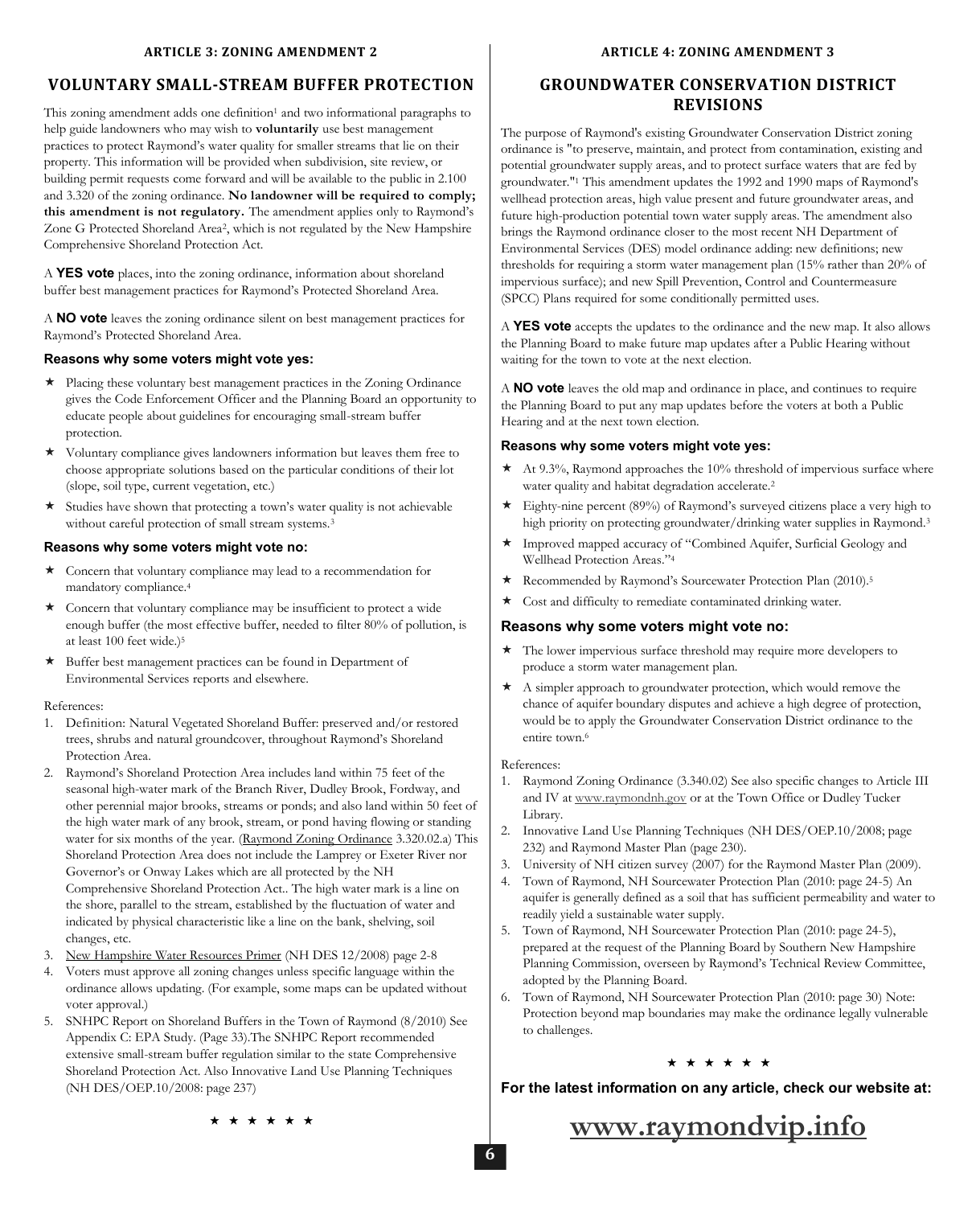#### **ARTICLE 5**

# **AFSCME CONTRACT**

This article asks voters to approve a three year contract that was negotiated between the town of Raymond and the town employees that belong to the American Federation of State, County, and Municipal Employees Local 863 (AFSCME) of Raymond. There are currently 11 members in this union.<sup>1</sup> The article also asks voters to raise and appropriate \$3,806.48 for the current fiscal year at a tax cost of \$.004 per thousand of tax valuation.

This agreement calls for the following estimated increases:

- $\star$  For the year 2011 \$3,806.48. No salary increase. Most of this amount is for short and long term disability for the five employees joining the union in 2011 (see footnote). A boot stipend for public works employees is also included in this amount.<sup>2</sup>
- $\star$  For the year 2012 \$28,068.89. This amount represents a 4% increase in salaries and fixed benefit cost increases not within the town's control for current employees of AFSCME Local 863.
- $\star$  For the year 2013 \$29,191.65. This amount represents a 4% increase in salaries and fixed benefit cost increases not within the town's control for current employees of AFSCME Local 863.

A **YES vote** approves the new contract between the town and AFSCME Local 863 union members.

A **NO vote** continues the current contract between the town and AFSCME Local 863 union members.

#### **Reasons why some voters might vote yes:**

 $\star$  Agreement with the terms of the collective bargaining agreement.

#### **Reasons why some voters might vote no:**

Objections to one or all terms of the collective bargaining agreement.

References:

- 1. Five non-union employees will be joining the union in 2011, bringing the total AFSCME union membership to 16. The cost estimates include these five new members.
- 2. The boot stipend is only for the year 2011. It is not included in the estimated amount for 2012 or 2013. This is a reoccurring cost related to employee safety.

#### \* \* \* \* \* \*

# **ARTICLE 6**

#### **SPECIAL MEETING**

If the collective bargaining agreement in Article 5 does not pass, this article gives the Town the authority to call one special meeting, at its option, to address Article 5 cost items only.<sup>1</sup>

A **YES vote** allows the Town to call one special meeting to address costs.

A **NO vote** means that there can be no special meeting.

#### **Reasons why some voters might vote yes:**

- $\star$  Gives the Town the opportunity to renegotiate the contract and present it to the voters.
- The Town could hold a meeting without having to petition the court, thereby saving legal fees.

#### **Reasons why some voters might vote no:**

 An additional meeting would cost approximately \$1,200 if a simple ballot rather than printed ballots are used.<sup>2</sup>

References:

- 1. RSA 32:20 Municipal Budget Law
- 2. Cost would be more if a printed ballot must be used.

#### **ARTICLE 7**

# **TOWN OPERATING BUDGET**

The town is proposing a \$7,008,870 operating budget, which does not include appropriations for other special warrant articles voted on separately. If this budget fails, the default budget of \$7,030,242 would be adopted which is the same as last year with certain adjustments required by previous actions of the Town of Raymond or by law. The proposed budget reflects a tax cost of \$3.85 per thousand of tax valuation. The default budget reflects a tax cost of \$3.874 per thousand of tax valuation.<sup>1</sup>

A **YES vote** raises \$7,008,870 to fund the 2011 town operating budget.

A **NO vote** raises \$7,030,242 (the default budget) to fund the 2011 town operating budget.

#### **Reasons why some voters might vote yes:**

 $\star$  The proposed budget will cost taxpayers \$.024 per thousand of tax valuation less than the default budget.

#### **Reasons why some voters might vote no:**

- \* The default budget will give the town an additional \$21,372 to maintain funds.
- \* The budget proposed by department heads was cut \$152,120 by the Board of Selectman prior to reaching the Budget Committee. The Budget Committee cut an additional \$139,380 for a total cut of \$291,500 less than the Town department heads recommended.
- \* The Board of Selectmen does not recommend the proposed operating budget.

References:

1. More detailed information regarding the default budget and the proposed operating budget can be found at: www.raymondnh.gov or at the Financial office at town hall.

\* \* \* \* \* \*

#### **WHY SHOULD CITIZENS PARTICIPATE IN LOCAL ELECTIONS?**

**It is important for citizens to participate in local elections for many reasons. Local elections allow citizens to have a voice on matters that directly affect them, their families, and their neighborhoods.**

**There are significantly fewer people voting in local elections than in federal elections. This causes one's vote to have a greater impact on the local level. This becomes even more evident when considering, only about 30% of registered voters actually participate at the polls.**

**Local elections are a vital part of the community because citizen's votes decide on important factors that affect their daily lives. These elections determine things such as the amount of taxes they pay and the level of services citizens are offered. For example, if citizens decide to vote to increase the library's budget, they may benefit by having more access to library resources. Similarly, citizens may vote to cut full time public work attendants, and find that their roads are not being maintained in a manner that is expected. Without resident participation, they can be unhappy with the result of the elections because their opinion was not taken into consideration.**

**It is in one's best interest to participate in local elections to help decide upon factors that will affect their daily lives. Exercising your right to vote gives you an active part in your government, and doesn't leave the town management decisions up to a few chosen representatives.**

**Raymond High School Runner-Up: Hope Palattella, age 15 Lived in Raymond: 1 ½ years Grade 10, Ms. Williams Government Class**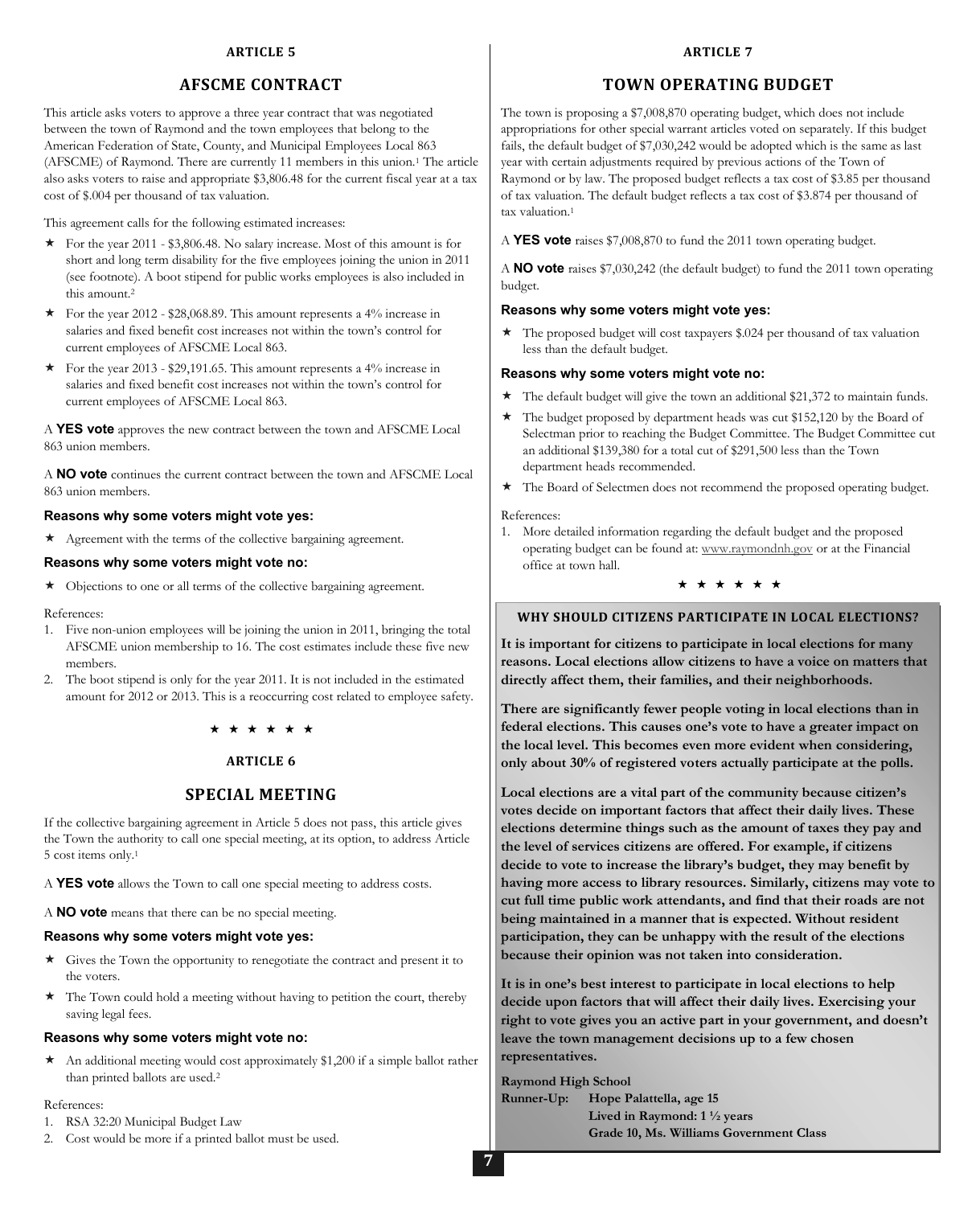#### **ARTICLE 8**

# **SCHOLARSHIP FUND**

This article raises and appropriates \$2,000 for the Town of Raymond Scholarship Fund for Raymond High School graduating seniors and Raymond residents attending the first year of college. Raymond High School students apply through the school office; others apply at Town Hall. The Board of Selectmen appoints two Selectmen to review the applications and make recommendations. Recipients are chosen by the Board of Selectmen who also determine the amount of each scholarship. (The last few years, the Board has given two \$1,000 scholarships.) Tax cost: \$0.002 per \$1,000 of tax valuation (same as last year).<sup>1</sup>

A **YES vote** will add \$2,000 to the Scholarship Fund.

A **NO vote** will not fund the Scholarship Fund this year.

### **Reasons why some voters might vote yes or no:** Self-explanatory.

#### References:

1. Raymond Finance Department.

#### \* \* \* \* \* \*

#### **ARTICLE 9**

# **TOWN CAPITAL IMPROVEMENT PLAN**

This article proposes to place \$185,900 into six Town Capital Reserve Funds (CRFs) to support the Town's Capital Improvement Plan (CIP). A CRF is a savings account for scheduled CIP purchases and/or repairs that exceed \$15,000 and have a five-year or longer life span. The 2011-12 CIP plan allocates \$185,900 for the following CRFs: building maintenance/improvement, highway heavy equipment, highway vehicle replacement, police/dispatch equipment and vehicles, fire department and vehicles, and parks equipment/vehicles/facilities. The remaining CRFs will not be funded this year. Tax cost: \$.19 per thousand of tax valuation.<sup>1</sup>

A **YES vote** raises \$185,900 to fund six CRFs in the CIP this year.

A **NO vote** raises no money to fund CRFs in the CIP this year.

#### **Reasons why some voters might vote yes:**

- Raymond Capital Improvement Plan Committee, Budget Committee, and Board of Selectmen support this recommendation.
- Saving gradually can help avoid spikes in the tax rate that could occur if the total cost of a necessary purchase or repair must be paid in one year. CRF savings also avoid the cost in interest when capital improvements must be bonded (borrowed).
- Funding the Capital Improvement Plan gives the town the authority to collect impact fees from developers to help pay for road construction that would otherwise be paid out of taxes.<sup>2</sup>
- \* Since the CIP was not funded last year, allowing the CIP to go a second year without funding risks mandatory reduction or elimination of road impact fees during the annual impact fee review.<sup>3</sup>

#### **Reasons why some voters might vote no:**

- \* High cost items can be financed as they are needed with a voter approved bond.
- \* Projects should be bonded (borrowed) and paid for as a project is built and used, rather than saving prior to building.

#### References:

- 1. Raymond Finance Office
- 2. Bruce Mayberry, Impact Fee consultant
- 3. Town Counsel

\* \* \* \* \*

#### **ARTICLE 10**

# **WATER CAPITAL RESERVE FUNDS (CRFS)**

This article raises and appropriates \$25,000 to be deposited in the water department's previously established Capital Reserve Funds (CRFs). These CRF accounts allow the department to save for expensive items related to Raymond's town water needs.<sup>1</sup> This is the same amount set aside as last year and in previous years. There is no tax impact since town water users fund these CRFs.<sup>2</sup>

A **YES vote** puts \$25,000 into already established CRFs.

A **NO vote** will not add funds to these CRFs this year.

#### **Reasons why some voters might vote yes:**

 To ensure that money will be available for scheduled mandated maintenance of town water wells and other town water needs.

#### **Reasons why some voters might vote no:**

 $\star$  None determined at this time.

References:

- 1. Pat Bower, Director of Public Works
- 2. Raymond Finance Office

#### \* \* \* \* \* \*

#### **ARTICLE 11**

# **ROAD RECONSTRUCTION**

This article raises and appropriates the sum of \$149,000 for road reconstruction projects as determined by the Director of Public Works.<sup>1</sup> This appropriation will not lapse for two years, or until the road reconstruction work has been completed, whichever comes sooner.<sup>2</sup> Tax cost: \$.15 per \$1000 of tax valuation. Same amount as last year and previous years.

- A **YES vote** allows the town to continue road reconstruction projects.
- A **NO vote** puts road reconstruction further behind schedule.

#### **Reasons why some voters might vote yes:**

- \* To keep road maintenance on schedule.
- \* To decrease the percentage of road miles in need of repair. This percentage has increased in recent years due to the rise in cost of asphalt and other products.

#### **Reasons why some voters might vote no:**

 $\star$  None determined at this time.

References:

- 1. Department of Public Works
- 2. RSA 32:7:VI gives towns the authority to create non-lapsing funds.

# \* \* \* \* \* \*

### **ARTICLE 12**

# **SOCIAL SERVICE AGENCIES**

This article raises and appropriates \$70,234 for 14 Social Service agencies providing services to Raymond residents. This is \$14,113 less than last year because the American Red Cross–Manchester Chapter did not appear before the Board of Selectmen to request funding (\$1,200 in 2010)<sup>1</sup> and the Rockingham Visiting Nurse Association does not require funding from Raymond this year (\$12,913 in 2010). Tax cost: \$0.07 per \$1,000 of tax valuation.

A **YES vote** will contribute to the Social Service agencies that serve Raymond residents.

A **NO vote** will not provide any Raymond funding to these agencies.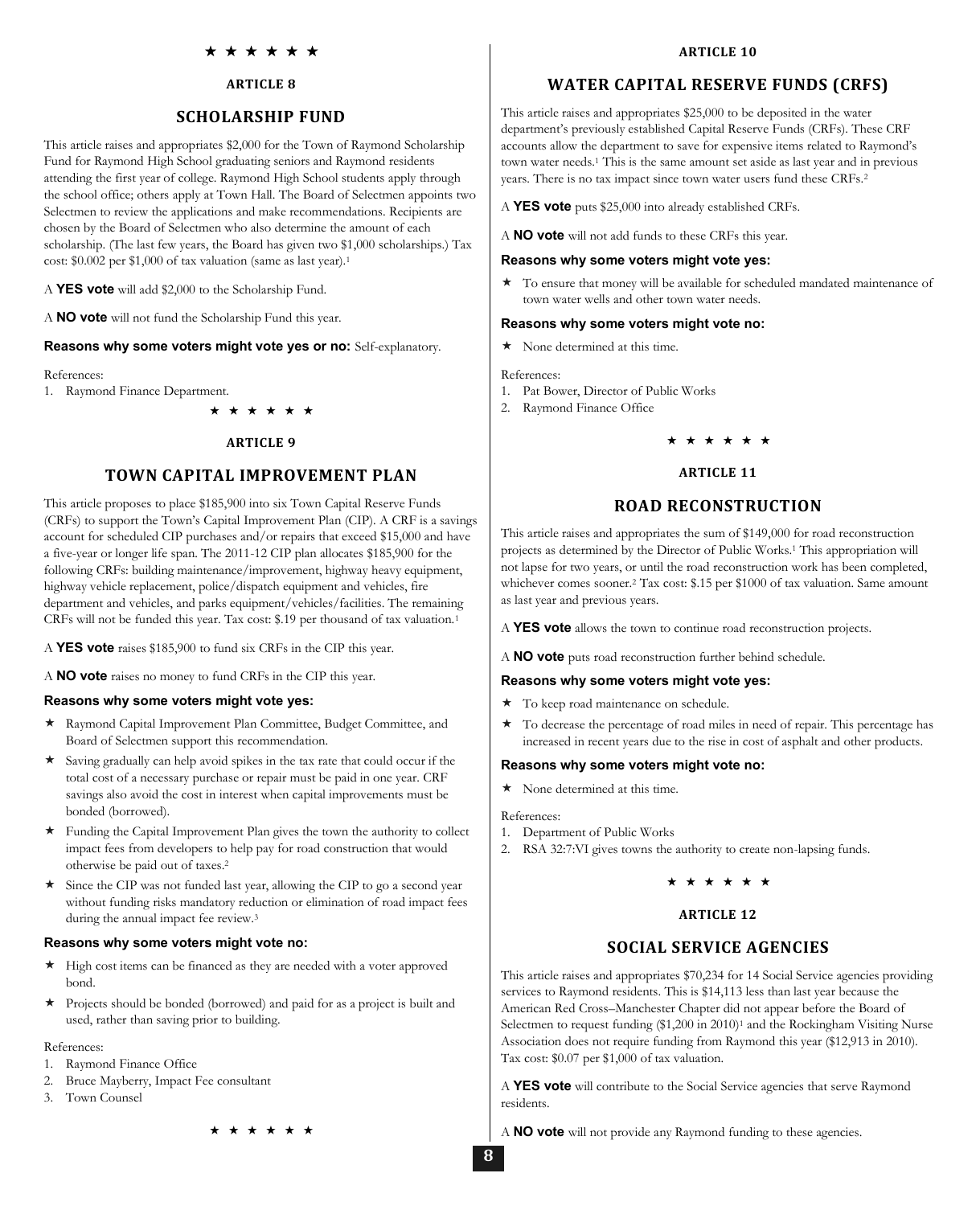#### **Reasons why some voters might vote yes:**

To help support agencies serving Raymond.

#### **Reasons why some voters might vote no:**

**\*** Personal objections to one or more of the agencies.

#### References:

1. The Board of Selectmen has traditionally required a representative of each Social Service agency to appear annually to offer an update on services to Raymond residents.

#### \* \* \* \* \* \*

#### **ARTICLE 13**

# **MOSQUITO CONTROL**

This article raises and appropriates \$54,075 for the purpose of monitoring and controlling mosquitoes carrying West Nile Virus and Eastern Equine Encephalitis (EEE), primarily by larvicide and limited emergency spraying of public assembly areas. A state grant may reimburse the town up to \$3,000, but only after the declaration of an emergency due to mosquito populations or reported instances of West Nile Virus or EEE. Raymond has requested and received reimbursement monies every year that Raymond has had a mosquito control program; however, reimbursement from the state last year was \$2,130 due to the state's limited funding. Tax cost: \$0.054 per \$1,000 of tax valuation (same as last year).1

A YES vote funds the mosquito control program in Raymond.

A NO vote eliminates the mosquito control program in Raymond.

#### **Reasons why some voters might vote yes:**

\* Reduces risk of exposure to West Nile Virus and EEE infection.<sup>2</sup>

#### **Reasons why some voters might vote no:**

Does not guarantee prevention of West Nile Virus and EEE infection.

#### References:

- 1. Town of Raymond Finance Department
- 2. Richard Mailhot, Town of Raymond Health Officer

\* \* \* \* \* \*

#### **ARTICLE 14**

# **LUCT REVENUE ALLOCATION CHANGE**

Article 14 was amended at the Town Deliberative session on 5 February 2011 to include text identifying the proposed change in distribution of LUCT monies. Refer to the warrant article for the complete text.

A land use change tax (LUCT) is collected only when undeveloped forest or farm land is taken out of its "current use" and developed.<sup>1</sup> Raymond's current allocation, established by voters in 2005 and 2008, is 50% of any LUCT revenue to the Conservation Fund,<sup>2</sup> 21.4% to the Capital Reserve Fund (CRF),<sup>3</sup> and 28.6% to the General Fund. This article asks voters to change Raymond's allocation of any future LUCT revenue, sending 100% to the General Fund. This article does not affect LUCT funds currently in the Conservation Fund.

A **YES vote** increases future LUCT allocations to the General Fund, and eliminates future LUCT allocations to the Conservation Fund and the Capital Reserves Fund.

A **NO vote** maintains the current allocation of future LUCT revenue.

#### **Reasons why some voters might vote yes:**

- To increase revenue available in the General Fund for town expenses or tax reduction during years when LUCT is collected.
- To eliminate direct funding for conservation and the Capital Reserve Fund.
- To require Raise and Appropriate warrant article(s) to fund conservation land purchases once the current fund is exhausted.

## **Reasons why some voters might vote no:**

- Loss of the primary source of revenue to the Conservation Fund, which allows the Conservation Commission to accumulate funds to fulfill its mission.<sup>4</sup>
- Once the current conservation fund is depleted, Raymond's conservation needs must be met out of revenue raised from a special warrant article, with direct impact to property taxes, rather than out of LUCT revenue paid by developers.
- \* Loss of revenue to supplement the Capital Improvement Plan budgeted revenue for Capital Reserve Funds.
- Limits opportunity, once current fund is exhausted, for the town to bid on land needed to preserve natural resources at the time land becomes available for sale, or to negotiate with landowners who want to complete their sale prior to the next town vote.<sup>5</sup>

#### References:

- 1. RSA 79.A:7 The LUCT assessment is 10% of the fair market value of the undeveloped land. The Current Use tax incentive was created in 1972 to encourage preservation of open space; when land is taken out of current use and open space is lost, LUCT revenue can enable towns to acquire other open space to preserve rural character. (NH Association of Conservation Commissions)
- 2. The Raymond Conservation Fund was established by voters in 1990 pursuant to RSA 36-A:5 to replace Raymond's Conservation Capital Reserve Fund. (1990 Town of Raymond Annual Report).
- 3. The Capital Reserves Fund (CRF) is a savings account for the future purchase of high cost items that might otherwise cause a tax spike in the year they are purchased. Example: firetruck.
- 4. RSA 36-A:2 Purpose of a Conservation Commission: "for the proper utilization and protection of the [town's] natural resources and for the protection of [the town's] watershed resources."
- 5. Voters have adjusted LUCT (and Timber Transfer tax) allocations between the Conservation Fund and the General Fund over the years. The dollar amount distribution has also varied depending on development activity in Raymond. For example:
	- \* In 2004 LUCT revenue reached a high of \$195,000 and voters had allocated 100% to the Conservation Fund.
	- $\star$  In 2005, LUCT revenue dropped to \$40,375 and voters had allocated 30% (\$12,112) to the Conservation Fund.
	- $\star$  In 2010, LUCT revenue was \$6,414 and voters allocated 50% (\$3,207) to the Conservation Fund, 28.6% to the General Fund (\$1834), and 21.6% to the CRF (\$1373).

Note: LUCT revenue is not available every year.

# \* \* \* \* \* \*

### **ARTICLE 15**

# **ELIMINATE THE CONSERVATION COMMISSION**

Article 15 was amended at the Town Deliberative session on 5 February 2011 to remove the following text:

"...and transfer all rights, duties, and responsibilities of the Conservation Commission to the Board of Selectmen..."

This article asks voters to eliminate Raymond's Conservation Commission.<sup>1</sup>

- **Rights** include the right to receive donations or funds designated for conservation purposes, and the right to expend those funds for conservation purposes, including Selectmen and/or voter approved land or easement purchases.<sup>2</sup>
- **Duties** include conservation education; coordination with regional agencies to promote Raymond's conservation interests; reviewing/commenting on NH DES wetland dredge/fill and Shoreland Protection permits in Raymond; management of Raymond's conservation and forest areas including site walks, clean-up, trail maintenance, surveying, etc.
- **Responsibilities** include research, grant writing, maintaining an index of conservation lands and other natural resources, implementing Raymond's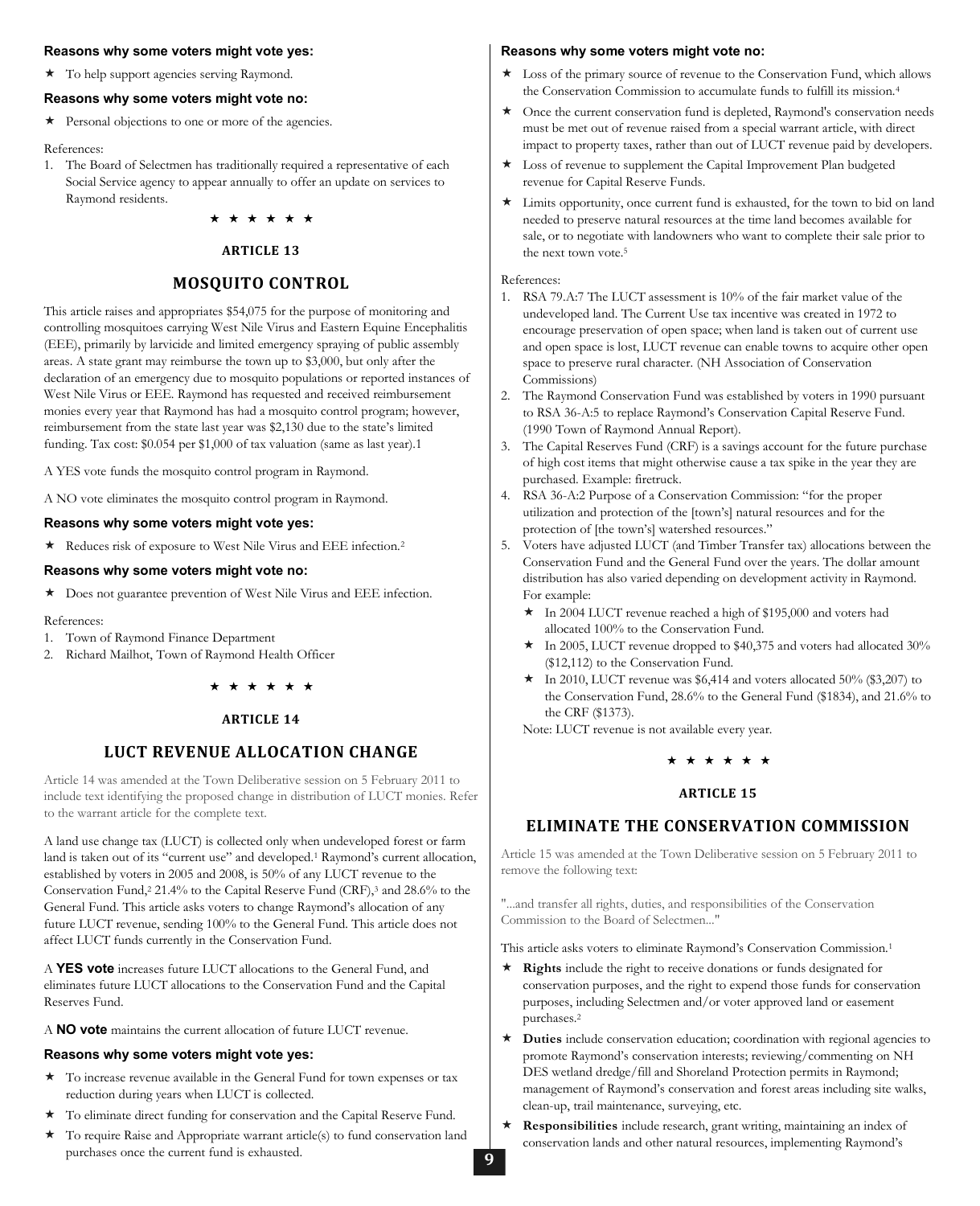Master Plan conservation goals including proposing land acquisitions or easements to the Board of Selectmen and/or responding to citizen petitions for the same, and otherwise advising the Board of Selectmen and other town boards on Conservation matters.

#### A **YES vote** eliminates Raymond's Conservation Commission.

A **NO vote** continues Raymond's Conservation Commission under the guidelines established in RSA 36-A.

### **Reasons why some voters might vote yes:**

- To prevent Conservation Commission recommendations to the Board of Selectmen and/or voters for additional conservation easements or land purchases.
- \* To prevent Conservation Commission assistance to private landowners who wish to place conservation easements on their land.
- To remove Conservation Commission review/advice when the Board of Selectmen seeks to sell town land or otherwise impact the town's natural resources.

### **Reasons why some voters might vote no:**

- To continue without interruption the Raymond Conservation Commission's work of providing research and advice to the Board of Selectmen and other town boards.
- \* To continue to ensure timely review of NH DES wetland dredge/fill permits.<sup>3</sup>
- To continue to address questions and complaints from residents about conservation and environmental laws.
- To continue to provide sufficient volunteer hours to ensure Raymond's conservation needs can be met without additional cost to the town's general budget.<sup>4</sup>
- To maintain oversight on conservation related decisions pending before the Board of Selectmen and other town boards.

#### References:

- 1. RSA 36-A Purpose of a Conservation Commission: "for the proper utilization and protection of the [town's] natural resources and for the protection of [the town's] watershed resources." This protection extends to town owned land. Since 1979, Raymond has had a seven-member (plus Selectmen's ex-officio member) Conservation Commission; members are appointed for three-year terms by the Board of Selectmen.
- 2. RSA 36-A:4
- 3. Review of DES permits must be complete within 45 days.
- 4. See Annual Town of Raymond Reports: Conservation Commission.

#### \* \* \* \* \* \*

#### **ARTICLE 16**

# **NO OHRV USE ON TOWN LAND**

This article reinforces the prohibition against **wheeled** off-highway recreational vehicle (OHRV) use on town owned land.<sup>1</sup> The article further amends the ordinance to limit recreational vehicle restrictions only to wheeled OHRVs. Raymond's Code 281-1<sup>2</sup> restricts all recreational vehicles<sup>3</sup> from using town-owned property with the exception of snowmobiles allowed on seven town properties.<sup>4</sup>

A **YES vote** modifies Raymond Code 281-1 to specifically restrict only Wheeled OHRVs from town-owned property.

#### A **NO vote** leaves Raymond Code 281-1 unchanged.

#### **Reasons why some voters might vote yes:**

- To further define the code to specifically state that only wheeled OHRVs are not allowed on town property.
- \* To prevent the damage caused by wheeled OHRV use on existing trails, which causes exposed rocks, erosion and damage to wetlands.
- To prevent the damage caused by wheeled OHRVs that make new trails through wildlife habitats on conservation lands.
- \* The town does not receive any state funds from OHRV registrations for trail maintenance or enforcement.

#### **Reasons why some voters might vote no:**

- $\star$  To leave the current code 281-1 unchanged.
- Wheeled OHRVs are already prohibited in 281-1.

\* Snowmobile use is already allowed on seven designated town properties.

#### References:

- 1. Wheeled Off-Highway Recreational Vehicles include: All Terrain Vehicles (three and four wheeled motorized ATVs) and Trail Dirt Bikes (two wheeled motorized vehicles). (RSA 215-A:1)
- 2. Raymond Code Off-Highway Recreational Vehicles (281-1)
	- A. The Town of Raymond Board of Selectmen hereby gives notice that all Town-owned land is restricted from use by any and all recreational vehicles.
	- B. Revised Statutes Annotated 215-A:29, XI, requires written permission of a landowner to operate an off-highway recreational vehicle (OHRV) on property of another. Any previous permissions thought to exist should now be considered abolished. No such permission will be granted. Violators will be prosecuted.
- 3. Recreational Vehicles include: All Terrain Vehicles, Trail Dirt Bikes, and Snowmobiles.
- 4. Voters approved Article 20 in 2010 to modify Raymond Code 281-1 to allow snowmobiles on the Dearborn, Lillian Cassier Memorial Forest, Flint Hill, Robinson Hill properties and town-owned properties located on Shattagee Road, Bald Hill Road, Langford Road, and Colonial Drive.



# **WHY SHOULD CITIZENS PARTICIPATE IN LOCAL ELECTIONS?**

**Why should we vote? Why should we care? I'll tell why you should care; you should care because whatever the town is voting on will affect you in more ways than one.**

**I think we should care about voting because if we do vote it will help our community and we would make a difference. There are many different steps to voting. First, if you are of legal age to vote, get registered. Then get informed. To get informed you could go to town meetings, watch your television on the channel giving you info on the local elections in your town, or even just read the local newspaper. Then you would pick what you want to happen with whatever you are going to vote for. Then lastly you would go to where ever they are holding the elections and make your choice.**

**If you are under the age of eighteen you can still help with little things you can do every day. When there is a voting election going on in your area, you could just figure out what it is like to vote and watch the programs on TV about them. You could even encourage others that are registered voters to get informed and vote in the elections. Some of the elections are about taxes and a lot of adults really should vote to either raise taxes or lower them. Or if someone you know is running for office or another election you could help them out by running their campaign.**

**By reading the explanations about voting, I hope you can make the choice to vote for what you believe in for your town elections. I hope you now know the importance in voting and I hope you will help out in any way you can, and don't forget every vote counts!** 

**Iber Holmes Gove Middle School**

**Runner-Up: Lauren Stockel, age 14 Lived in Raymond: all her life (family here for 16 years) Grade 7, Ms. Fosher**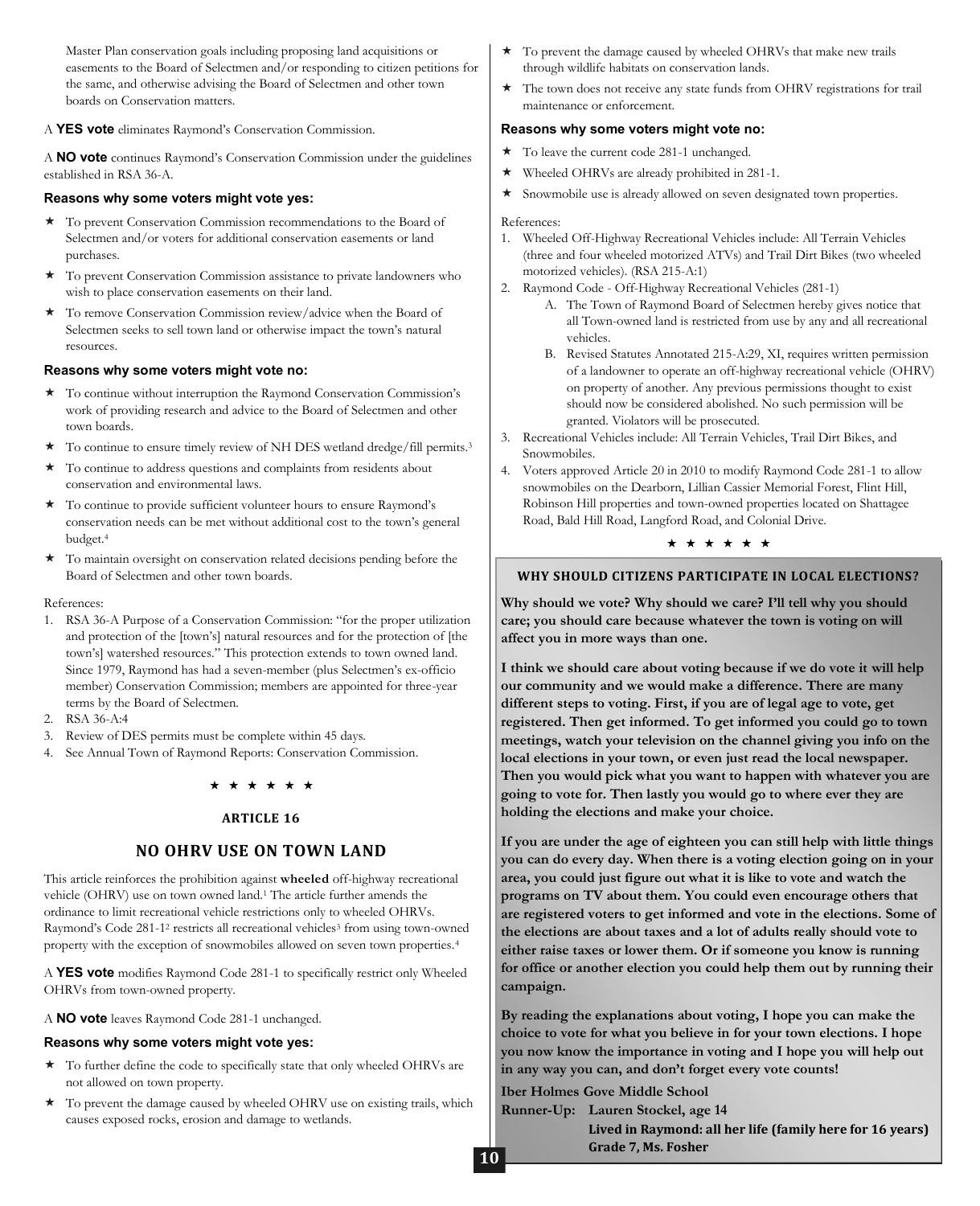#### **ARTICLE 17**

# **RESTRUCTURE SCHOOL ADMINISTRATIVE UNIT (SAU) 33**

This citizen petition article was submitted to both the Town and School warrants. See Article 7 on the School Warrant for the article as amended at the School Deliberative Session on 12 February 2011.

At Town Deliberative Session on 5 February 2011, the Town's Legal Counsel, Robert Ciandella, stated that since the Town of Raymond is a separate corporate entity from the School District, "this article has no binding or legal effect."

This citizen's petition warrant article seeks to direct the Board of Selectmen to reorganize the Raymond School Administrative Unit (SAU) and eliminate some of the employees that work in the SAU office building.<sup>1</sup> Their administrative duties would be divided among the school principals and the school special education coordinators on a rotating basis. The article further suggests that the SAU building could be used to house special education students currently sent out of district. The School District's Legal Counsel states that a vote on this article would be advisory only.<sup>2</sup> The figures regarding cost savings lack sufficient detail to determine the decrease per \$1,000 of tax valuation.

A **YES vote** advises the Board of Selectmen to take action as described above.

A **NO vote** advises the Board of Selectmen not to take the action described above.

#### **Reasons why some voters might vote yes:**

- \* To instruct the Board of Selectmen to change the way the school district is managed, shifting workload to other staff to eliminate positions.
- $\star$  The petitioners state that this restructure will save money.<sup>3</sup>

#### **Reasons why some voters might vote no:**

- State law and past court cases indicate that this article is advisory only. A vote to direct the Board of Selectmen to take a particular action regarding the school district administration is beyond the authority of the Town Deliberative Meeting.
- The positions of Superintendent and Principal have different educational requirements and different functions. The loss of knowledge and skills unique to the director-level positions eliminated may require the District to seek outside support at additional cost.
- Special education students who are educated in-district must, by law, be included in classrooms with other students. Special education students who are educated out of district have specific educational/physical/emotional needs that cannot be met within district, regardless of space available. (Examples: hospitalization, incarceration)

#### References:

- 1. Positions to be eliminated: Superintendent, Human Resources Director, Administrative Assistant, Special Education Director, Technology Director, and support personnel for the SAU. Position subject to elimination: Business Administrator.
- 2. Ashley v. Rye, 111 NH 54 (1971), RSA 194-C:4, RSA 189:1-a, RSA 21:29
- 3. At this point, the Raymond Voter Information Project has not been provided with sufficient detail on projected cost savings to verify the accuracy of the amounts listed in the petition warrant article.

\* \* \* \* \* \*

#### **ARTICLE 18**

# **LAND DONATION FOR VETERANS CLUB**

Article 18 was amended at the Town Deliberative session on 5 February 2011 to add the following text to the end of the article:

"...This commitment will expire in 10 years if the project is not 100% complete and open to its members. Additionally, this land may not be transferred by UVCR without the written consent of the Town of Raymond's Board of Selectmen. The

final terms of this transaction shall be as established by the Board of Selectmen, as the Board deems such terms in the best interest of the Town."

This citizens petition warrant article asks the town to terminate its lease-purchase agreement with the United Veterans Club of Raymond (UVCR)<sup>1</sup> and transfer ownership of a three-acre parcel of town-owned land located on the south side of State Route 27 between Radio Grove Hardware and Clearwater Estates. Terms of the lease-purchase agreement to be rescinded: length of term, seven years with a possible three-year extension pending Board of Selectmen approval; lease price, \$100 per year; purchase price option, \$150,000.<sup>2</sup>

A **YES vote** rescinds the lease-purchase agreement that was authorized in 2007 and 2008 by voters and donates the land to the UVCR.

A **NO vote** leaves in place the town votes of 2007 and 2008 that allowed the leasepurchase agreement with UVCR.

#### **Reasons why some voters might vote yes:**

- $\star$  Member organizations of UVCR have donated to town residents.<sup>3</sup>
- Member organizations of UVCR have supported town activities.
- UVCR officials state that they intend to establish a meeting place for member organizations.<sup>4</sup>

#### **Reasons why some voters might vote no:**

- ★ The Town forfeits the \$150,000 agreed-upon price for the sale of the land.
- UVCR has a charitable tax-exempt status and pays no property taxes.
- $\star$  UVCR gains the right to sell the land.
- The parcel is in a commercial zone with three acres of commercial value. The Board of Selectmen loses the right to deny the three-year lease/purchase extension and sell or retain the parcel for investment.<sup>5</sup>
- Donating town-owned property to a non-profit organization sets a precedent.

#### References:

- 1. United Veterans Club of Raymond (UVCR) is "a 501 C-19 non-profit club established to operate and potentially own the property for establishing a meeting place for all veteran organizations in the Town." This club is an umbrella organization for members of any recognized organization authorized by the UVC By-Laws, currently: Veterans of Foreign Wars Post 4479 (VFW), Veterans of Foreign Wars Ladies Auxiliary (VFW Aux.), American Legion Post 90 (AL), American Legion Ladies Auxiliary (AL Aux.), and The Sons of The American Legion (SAL).
- 2. Town of Raymond Annual Report (2008), page 26, 27 and (2007) page 19
- 3. Ed Miller, Jr. Vice Commander, American Legion #90 Examples in 2010 include: Raymond Recreation Scholarships \$2,100; Cub Scouts \$1,500; Christmas for Raymond families \$2,500, Distressed citizen relief \$1,750.
- 4. Dick Wood, Adjutant, American Legion, #90
- 5. Town of Raymond Zoning Map

#### ★ ★ ★ ★ ★ ★

#### **ARTICLE 19**

# **EMPLOYEE COMPENSATION CAP**

This citizen's petition warrant article seeks to place a cap on the salary and benefit package for any Town employee. Town Counsel states that a yes vote on this article is binding for the Town Manager compensation package, as this is governed by state statute (RSA 37:101). For all other town employees, a yes vote is advisory only.<sup>2</sup>

A **YES vote** advises the Board of Selectmen that no employee should receive a salary and benefit package valued at greater than \$125,000 per year.

A **NO vote** leaves compensation decisions up to the Board of Selectmen.

#### **Reasons why some voters might vote yes:**

 To instruct the Board of Selectmen to consider a limit on the amount of salary and benefits that any one employee can receive.